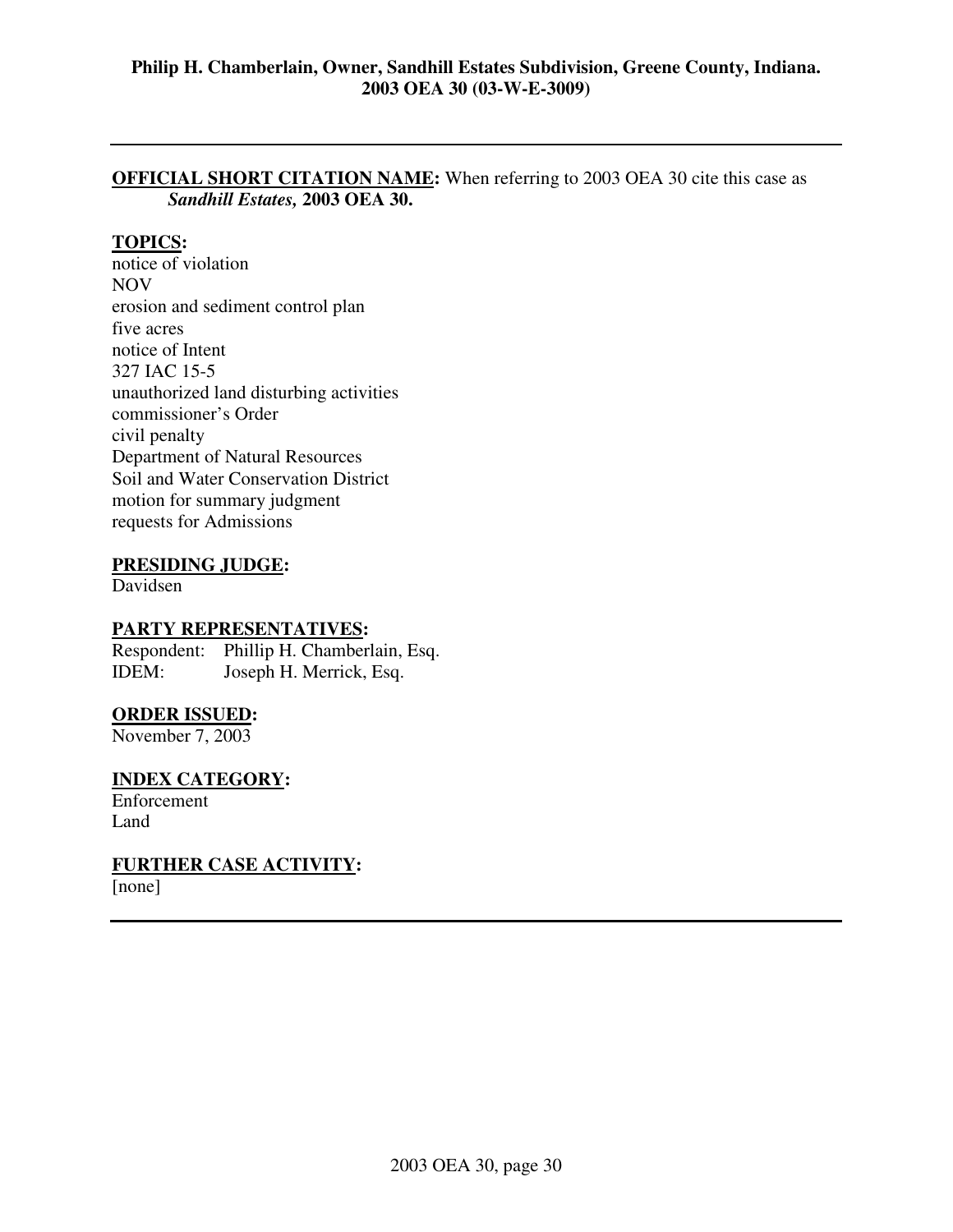| <b>STATE OF INDIANA</b>           |  | BEFORE THE INDIANA OFFICE OF |
|-----------------------------------|--|------------------------------|
|                                   |  | ENVIRONMENTAL ADJUDICATION   |
| <b>COUNTY OF MARION</b>           |  |                              |
| IN THE MATTER OF:                 |  |                              |
|                                   |  |                              |
| COMMISSIONER., INDIANA DEPARTMENT |  |                              |
| OF ENVIRONMENTAL MANAGEMENT,      |  |                              |
|                                   |  |                              |
| Complainant,                      |  |                              |
|                                   |  |                              |
| V.                                |  | CAUSE NO. 03-W-E-3009        |
|                                   |  |                              |
| MR. PHILIP H. CHAMBERLAIN, OWNER, |  |                              |
| SANDHILL ESTATES SUBDIVISION,     |  |                              |
| GREENE COUNTY, INDIANA.           |  |                              |
|                                   |  |                              |
| Respondent.                       |  |                              |

# **FINDINGS OF FACT, CONCLUSIONS OF LAW, FINAL ORDER GRANTING COMMISSIONER'S MOTION FOR SUMMARY JUDGMENT AND VACATING ORAL ARGUMENT SET ON NOVEMBER 10, 2003**

This matter came before the Office of Environmental Adjudication ("OEA" or "Court") pursuant to a timely petition for administrative review of the Notice and Order of the Commissioner of the Indiana Department of Environmental Management ("IDEM") filed by Respondent, Philip H. Chamberlain, Esq., Owner of Sandhill Estates Subdivision, on January 25, 2003.

On January 16, 2002, Chamberlain received a Notice of Violation ("NOV") from IDEM for failing to submit a Notice of Intent letter to IDEM and for failing to submit an erosion and sediment control plan to IDEM, the Indiana Department of Natural Resources ("DNR") or the Greene County Soil and Water Conservation District ("GCSWCD"), in violation of 327 IAC 15- 5, et seq. Respondent and IDEM failed to settle the violation charge and on September 9, 2002, a Notice and Order of the Commissioner was issued to Respondent for these violations. More than sixty (60) days passed between the issuance of the NOV and the Commissioner's Notice/Order.

Pursuant to a scheduling order of April 10, 2003, Ordered clarified on September 25, 2003, the parties were to conduct discovery and to submit dispositive motions; only the Commissioner conducted discovery and pursued a dispositive motion in the form of a Motion for Summary Judgment, filed on September 8, 2003. Respondent, Mr. Philip H. Chamberlain, Esq., Owner of Sandhill Estates Subdivision ("Chamberlain, Esq."), did not submit any responses to the Commissioner's Motion for Summary Judgment, which Motion was supported by Chamberlain's Admissions.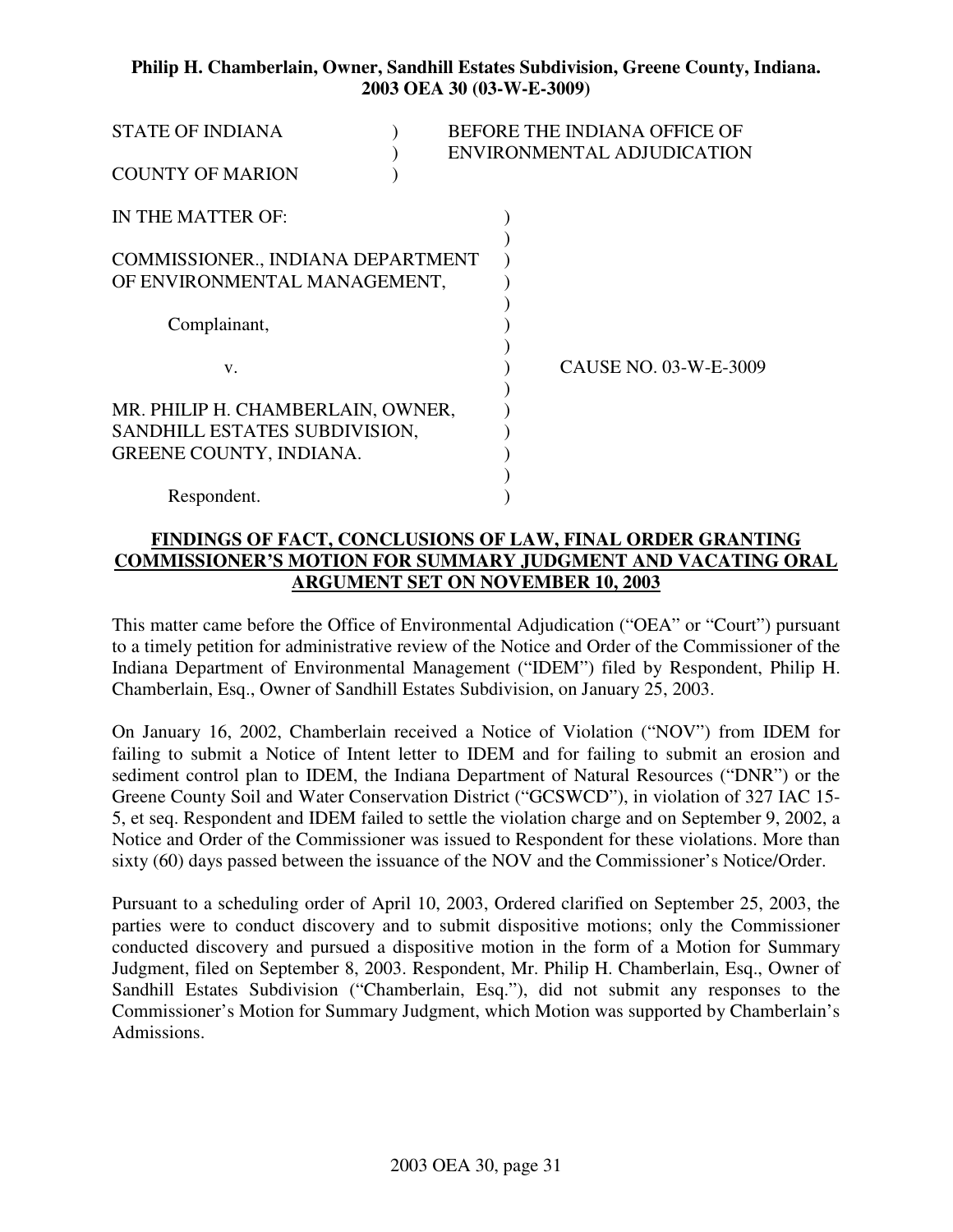And the Chief Environmental Law Judge ("ELJ"), having read and considered the petitions, motions, record of proceeding, evidence, and briefs and responses of the parties, now finds that IDEM met its required burden of proof to support the Commissioner's Notice and Order against Respondent, Philip H. Chamberlain, Esq., Owner of Sandhill Estates Subdivision. Judgment may be made upon the record. The EU, by a preponderance of the evidence, now makes the following findings of fact and conclusions of law, and enters the following Order with respect to the Petition of Respondent Chamberlain:

# **Statement of the Case**

- 1. On September 9, 2002, the Commissioner of the Indiana Department of Environmental Management issued a Notice and Order of the Commissioner of the Department of Environmental Management ("Notice/Order") to Mr. Chamberlain, as owner of Sandhill Estates Subdivision, Greene County, Indiana, specifying unauthorized land-disturbing activities occurring on or before November 8, 2000, and assessing a civil penalty of Eight Thousand Five Hundred Dollars (\$8,500).
- 2. On January 25, 2003, Mr. Chamberlain petitioned for administrative review of the Commissioner's September 9, 2002 Notice/Order; Mr. Chamberlain's Petition for Administrative Review ("Petition") was assigned OEA Cause No. 03-W-E-3009.
- 3. Mr. Chamberlain's petition was timely filed, per Ind. Code §4-21.5-3-7. The petition was postmarked January 25, 2003, after Mr. Chamberlain took delivery of the Notice/Order transmitted by first class mail, in supplement to prior certified mailings (the record reflects, and Mr. Chamberlain stated in his May 12, 2003 letter to IDEM's Ms. Aletha Lenahan, copied to the Court, that he usually does not claim certified mail, noting that he was "in the *final* stages of receiving a "blizzard" of nasty legal correspondence", but further noting that he did claim correspondence sent via other methods, including first class mail, the method used by the Court). Mr. Chamberlain represented that he was an attorney, but was proceeding as representing himself pro se, unless he elected to obtain co-counsel. The Court's record reflects that Mr. Chamberlain represented himself without assistance in these proceedings.
- 4. The parties appeared at a prehearing conference on April 9, 2003; Mr. Chamberlain participated by telephone. In addition to Mr. Chamberlain's May 12, 2003 letter copied to the Court (noted in para. 2, above), the Court was copied on a February 5, 2003 letter to Ms. Lenahan indicating that Mr. Chamberlain was attempting to communicate with IDEM concerning compliance, and was inquiring about the prehearing conference schedule. No other documents, pleadings, responses, evidence, or communications were received by the Court, and none were returned as unclaimed or undeliverable.
- 5. The parties' formal discovery schedule was established in the Court's April 10, 2003 Scheduling Order, ordered clarified on September 25, 2003, but the Court record demonstrates that Chamberlain did not participate in discovery. Chamberlain's Admissions were ordered established by the Court on August 25, 2003, after Chamberlain failed to submit responses to the Commissioner's Request for Admissions.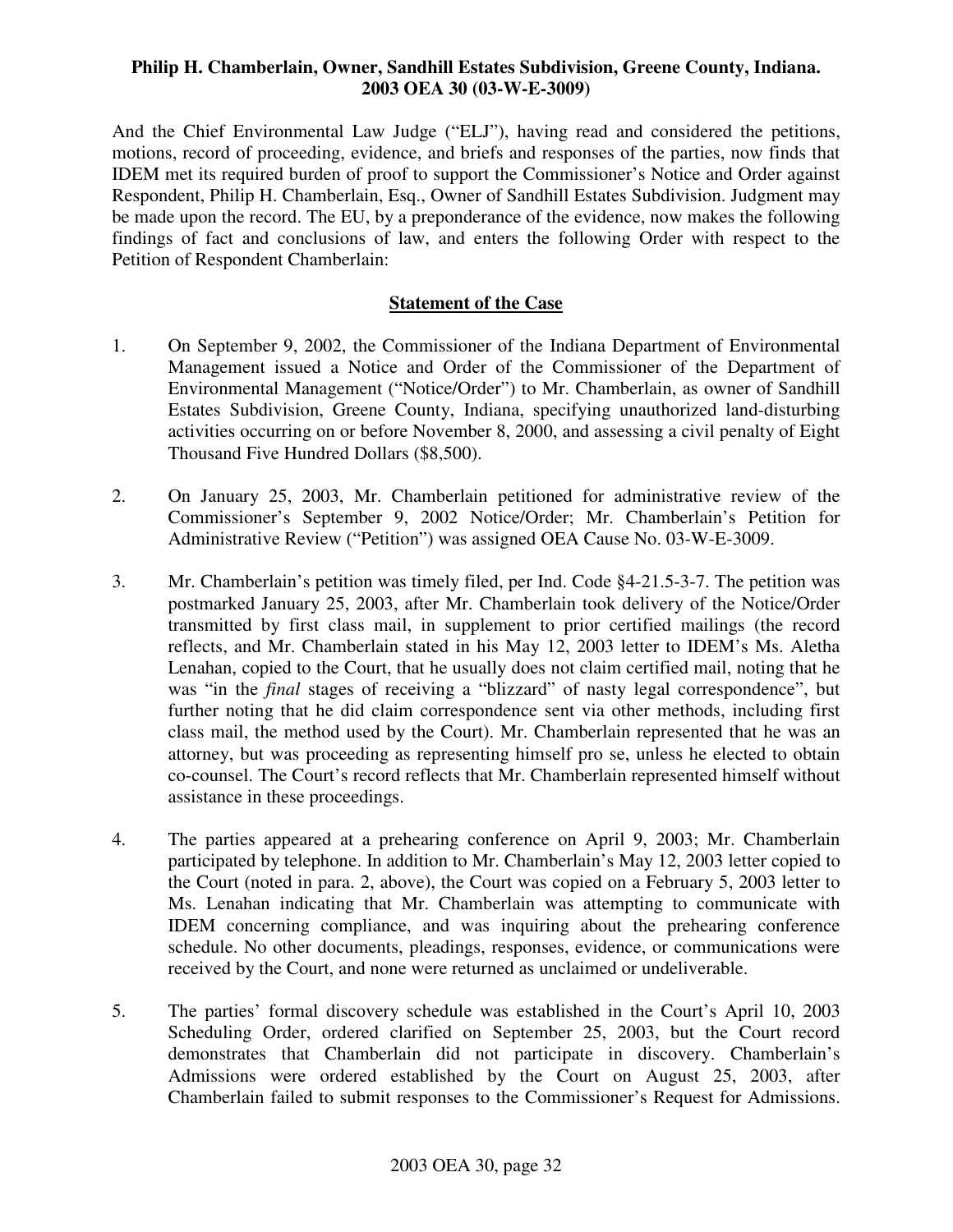Chamberlain was further subject to an order to compel his responses to the Commissioner's Interrogatories and Requests for Production, issued on August 25, 2003. Chamberlain neither complied with nor disputed the Court's order to compel.

6. On September 8, 2003, the Commissioner, Indiana Department of Environmental Management, filed a Motion for Summary Judgment, per the Court's Scheduling Orders. Chamberlain filed no responses.

### **Findings of Fact**

- 1. Chamberlain is sole owner of Sandhill Estates Subdivision ("Site"), property located approximately one mile east of Scotland, Indiana on State Road 725, Greene County.
- 2. Chamberlain was the incorporator, registered agent and an officer of Sycamore Development Group, Inc., which was administratively dissolved by the Indiana Secretary of State on December 8, 2001.
- 3. The Site is at least five (5) acres in size.
- 4. The Site is subject to the requirements of 327 IAC 15-5.
- 5. Chamberlain initiated land disturbing activities at the Site on or before November 8, 2000.
- 6. Chamberlain failed to submit a Notice of Intent letter, as defined by 327 IAC 15-3-2 and 327 IAC 15-5-5, to IDEM prior to initiating land disturbing activities at the Site, nor has Chamberlain, Esq. submitted a Notice of Intent letter to date.
- 7. Chamberlain failed to submit an erosion control plan, also known as an erosion and sediment control plan, to the Indiana Department of Natural Resources ("DNR") or the Greene County Soil and Water Conservation District ("GCSWCD") prior to beginning land-disturbing activities at the Site, nor has Chamberlain submitted an erosion and sediment control plan to date.
- 8. Agents of DNR and the GCSWCD conducted an inspection at the Site on November 8, 2000.
- 9. At the time of the November 8, 2000 Site inspection, Chamberlain had not submitted a Notice of Intent letter to IDEM or an erosion and sediment control plan to IDEM, DNR or the GCSWCD.
- 10. Agents of DNR conducted inspections of the Site on March 15, 2001 and April 16, 2001.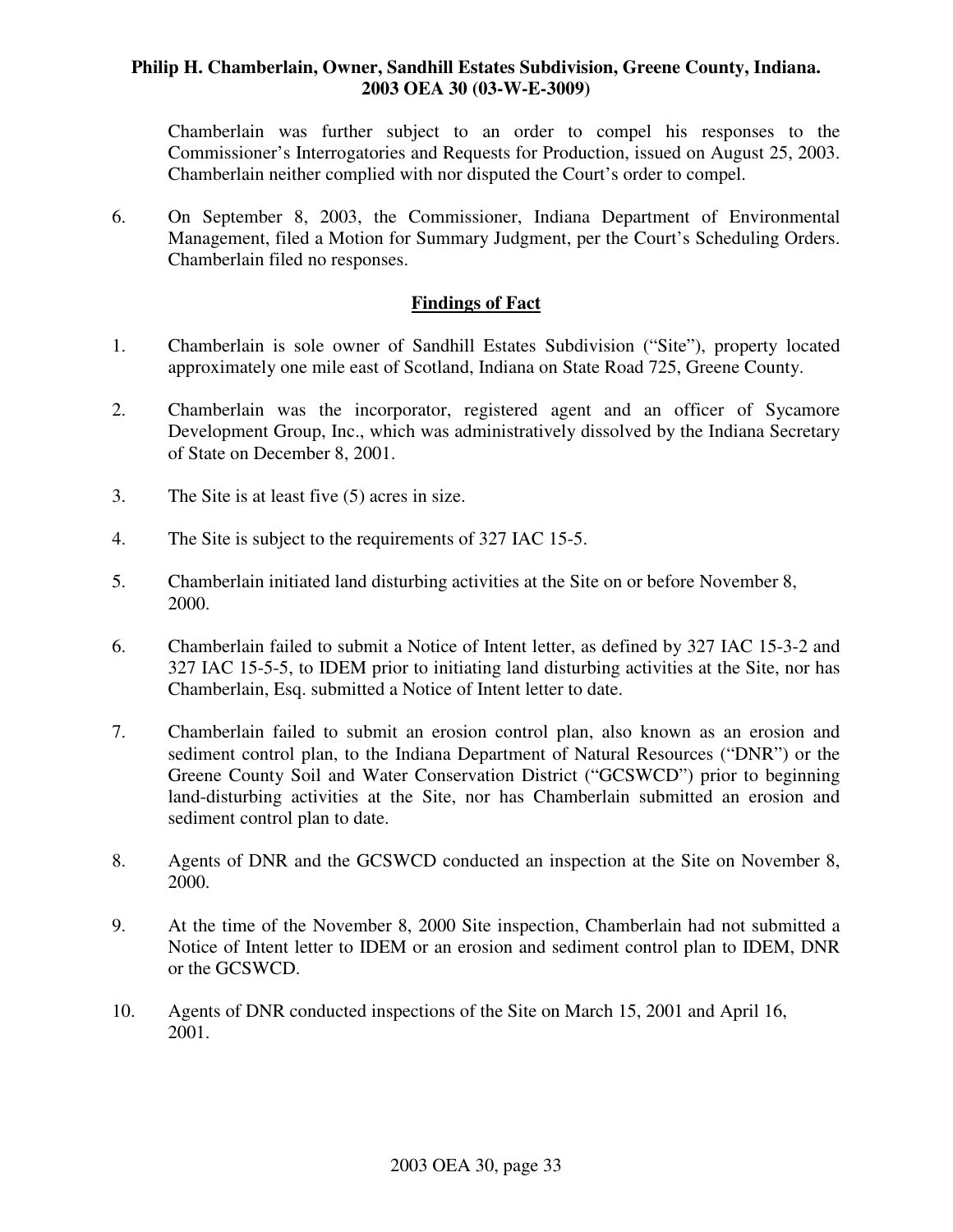- 11. At the time of the March 15, 2001 and April 16, 2001 Site inspections, Chamberlain had not submitted a Notice of Intent letter to IDEM or an erosion and sediment control plan to IDEM, DNR or the GCSWCD.
- 12. On May 8, 2001, DNR sent a warning of noncompliance letter to Chamberlain via certified mail no. 7000 0600 0024 8133 2314, requiring Chamberlain, to submit an erosion and sediment control plan to the GCSWCD on or before May 31, 2001, and to submit a Notice of Intent letter to IDEM.
- 13. Chamberlain did not submit a Notice of Intent letter or an erosion and sediment control plan to IDEM, DNR or the GCSWCD on or before May 31, 2001.
- 14. On January 16, 2002, Chamberlain received a Notice of Violation ("NOV") from IDEM for failing to submit a Notice of Intent letter to IDEM and for failing to submit an erosion and sediment control plan to IDEM, DNR or GCSWCD.
- 15. 327 JAC 15-2-5, 327 IAC 15-5-5, 327 IAC 15-5-6 and 327 IAC 15-5-7 are applicable to the Site and to the facts of this case.
- 16. The civil penalty assessed by IDEM in the Commissioner's Order in this case, a sum of Eight Thousand Five Hundred Dollars (\$8,500) is not arbitrary and capricious.
- 17. There are no facts in dispute in this case, as all of the above facts were deemed admitted by Chamberlain through his failure to deny them when presented as the Commissioner's Requests for Admissions on or about June 5, 2003, per this Court's Order Establishing [Chamberlain's] Admissions entered on August 25, 2003. *See* Indiana Rules of Trial Procedure 36, 37; City of Muncie v. Peters, 709 N.E.2d 50 (Ind.Ct.App. 1999), Corby v. Swank, 670 N.E.2d 1322 (lnd.Ct.App. 1996).
- 18. Findings of fact that may be construed as conclusions of law and conclusions of law that may be construed as findings of fact are so deemed.

### **Conclusions of Law**

Based upon the foregoing Findings of Fact and Statement of the Case, the Chief Environmental Law Judge concludes, as a matter of law:

1. The Indiana Office of Environmental Adjudication has jurisdiction over the decisions of the Commissioner of the Indiana Department of Environmental Management ("IDEM") and the parties to the controversy pursuant to Ind. Code § 4-21.5-3-23.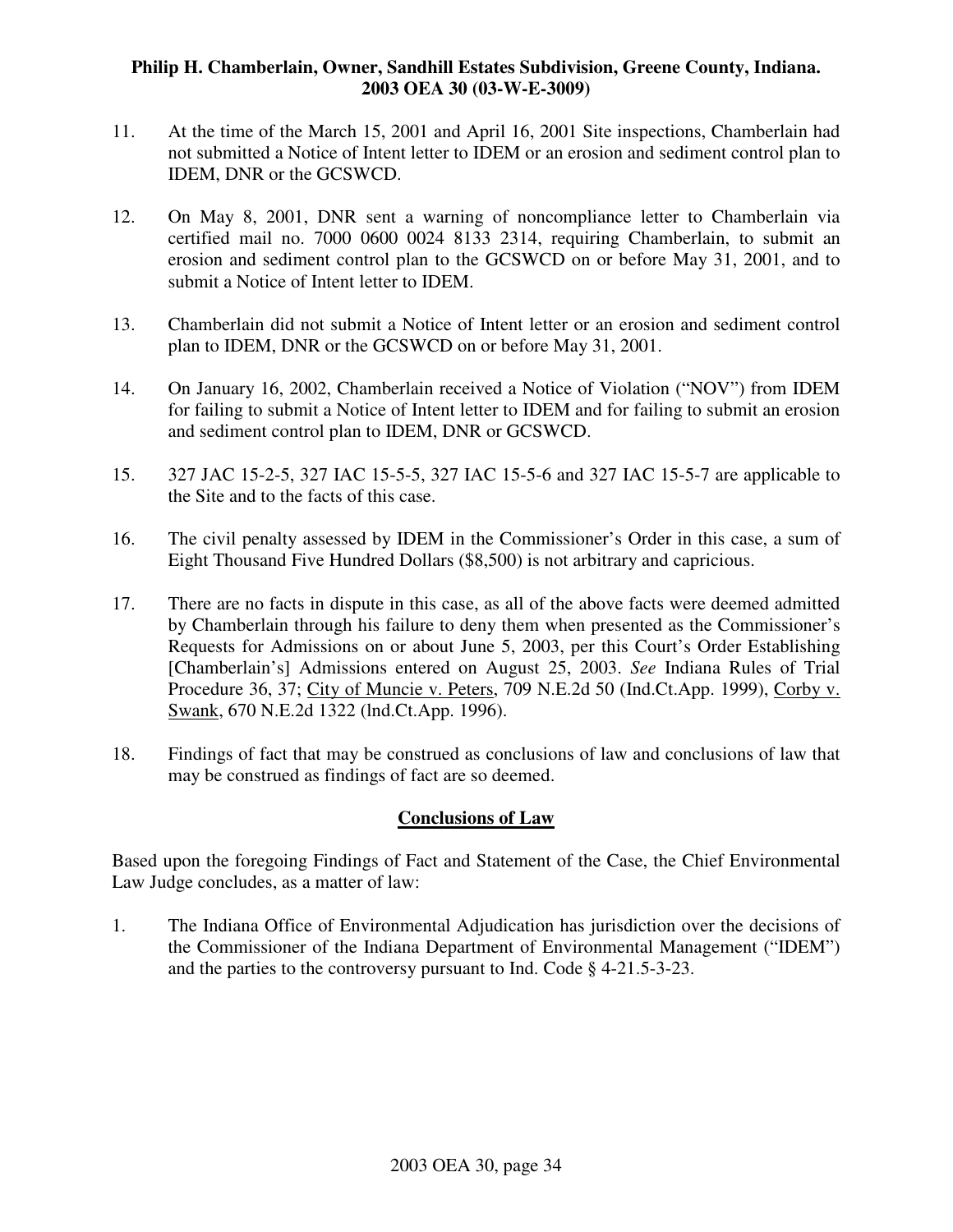- 2. Philip H. Chamberlain, Esq., as the incorporator, registered agent and an officer of Sycamore Development Group, Inc., and as sole owner of Sandhill Estates Subdivision, is jointly and severally liable with Sycamore Development Group, Inc. and Sandhill Estates Subdivision (collectively referred to as "Respondent"), for any regulated activity on the Site located approximately one mile east of Scotland, Indiana on State Road 725, Greene County.
- 3. As the Site is at least five (5) acres in size, it is subject to IDEM's jurisdiction for landdisturbing activities by Chamberlain, and is subject to the requirements of 327 IAC 15-2- 5, 327 IAC 15-5-5, 327 IAC 15-5-6 and 327 IAC 15-5-7. Respondent performed landdisturbing activities at the Site without prior authorization of IDEM, then failed to submit a Notice of Intent letter to IDEM, as defined in 327 IAC 15-3-2 and required by 327 IAC 15-2-5 and 327 IAC 15- 5, et seq. Respondent further failed to prepare and submit an erosion and sediment control plan to IDEM as required by 327 IAC 15-5, et seq., nor did Respondent submit an erosion and sediment control plan to the Indiana Department of Natural Resources or the Greene County Soil and Water Conservation District.
- 4. Per Ind. Code § 13-30-4-1, the Commissioner of IDEM may assess penalties for any violations of any environmental management laws, or a rule or standard adopted by one of the boards. The civil penalty of Eight Thousand Five Hundred Dollars (\$8,500) imposed upon Respondent by the Commissioner of the Indiana Department of Environmental Management is not an arbitrary and capricious assessment, as conceded by Respondent as a matter of law.
- 5. IDEM has met its burden of proof and persuasion in establishing facts to support the violations alleged in the Notice and Order of the Commissioner.
- 6. Respondent has failed to participate in these proceedings, and his petition for administrative review is eligible for dismissal, as stated in the Court's order to compel Respondent's discovery responses entered on August 25, 2003, and as authorized in Ind. Code §4-21.5-3-24 and 315 IAC 1-3-7. However, the Court elects to exercise it discretion provided by the above-cited statute and administrative rule to enter a final order on the merits of this case.
- 7. No genuine issues of material fact exist in this case, and the Commissioner of the Indiana Department of Environmental Management is entitled to judgment as a matter of law. Ind. Code § 4-21.5-3-23; 315 l-3-l(b)(2) and (b)(7).

# **ORDER**

**AND THE COURT,** being duly advised, hereby **ORDERS, ADJUDGES AND DECREES** that the Motion Summary Judgment filed by the Commissioner, Indiana Department of Environmental Management, is **GRANTED**.